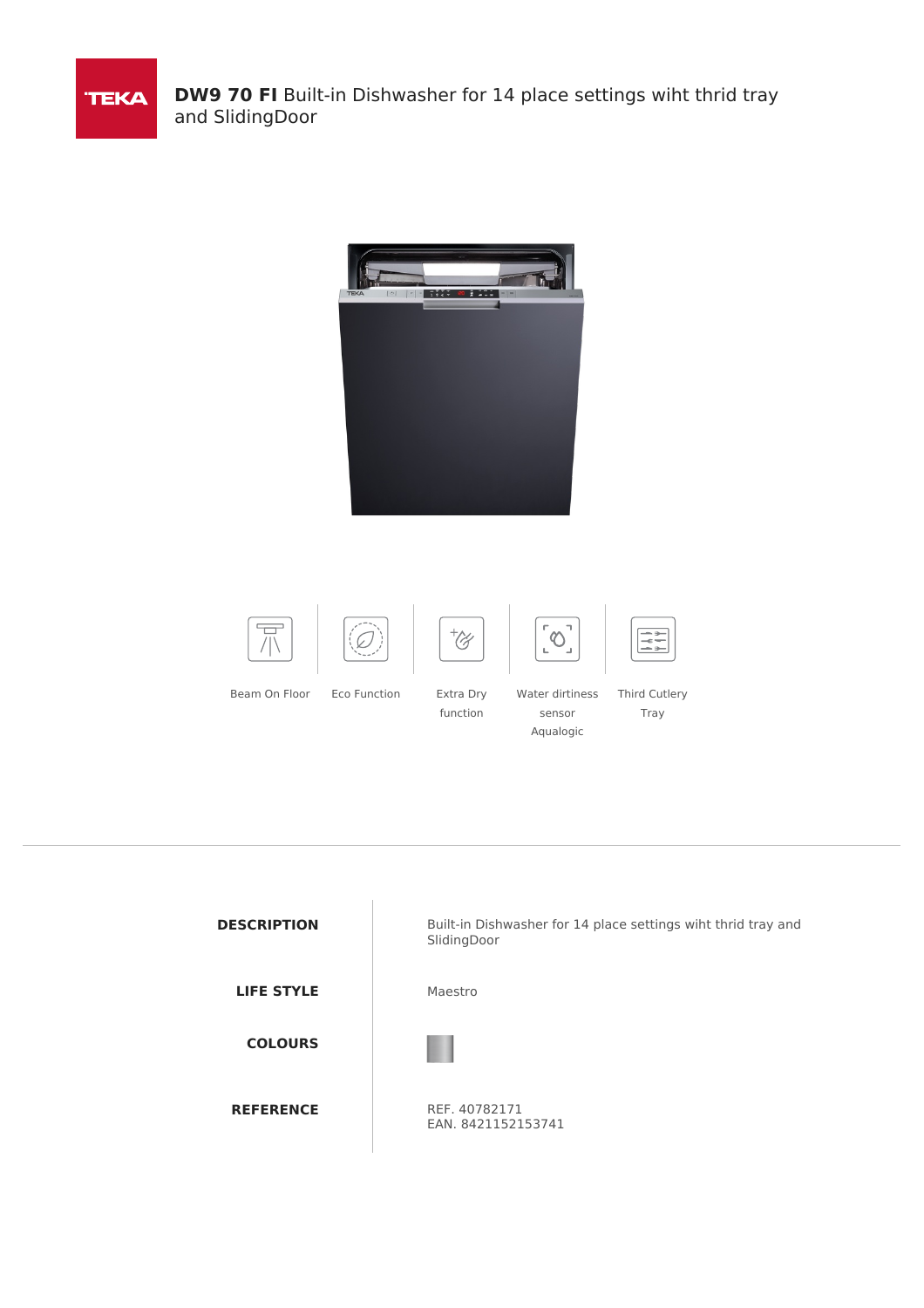## **DW9 70 FI**

**TEKA** 

**FEATURES** Fully integrated dishwasher Electronic control panel with display Place Settings : 14 Multifunctional third cutlery basket Third sprayer Washing programs : 8 Washing temperatures : 45°, 50°, 55°, 60°, 65° C Beam on floor Dual half load SlidingDoor installation system Fast program 30 minutes Extra drying function Eco program Full AquaStop safety system Aqualogic Delay timer 1-24h Automatic adjustable upper basket Back feet adjustment from front Energy class : A+++/A Noise level: 44 dBA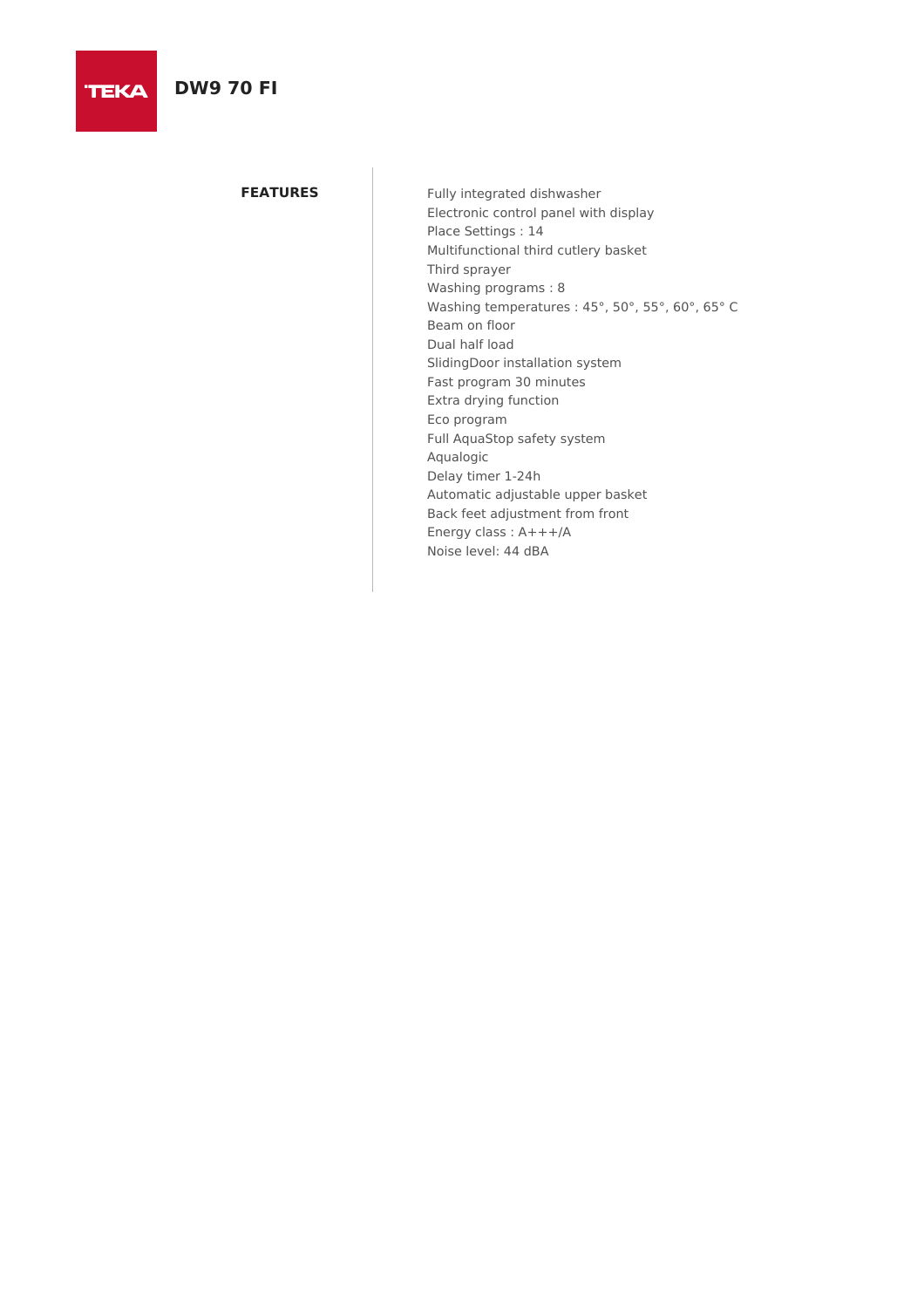## **DW9 70 FI**

**TEKA** 



#### **DIMENSIONS**

**Product height (mm):** 815-865 **Product width (mm):** 598 **Product depth (mm):** 550 **Product length (mm): Net weight (Kg):** 37,5

### **TECH SPECS**

| <b>FITTING MEASURES</b> | <b>Built-in niche height (cm): 82</b><br>Minimum door height (mm): 654<br>Maximum door height (mm): 654<br>Plinth $(mm)$ : 50<br>Door width (mm): 589                                                                                                                                                                                                       |
|-------------------------|-------------------------------------------------------------------------------------------------------------------------------------------------------------------------------------------------------------------------------------------------------------------------------------------------------------------------------------------------------------|
| <b>PRODUCT SHEET</b>    | <b>Capacity (Place Settings): 14</b><br><b>Energy consumption (kWh/year): 237</b><br><b>Power consumption (Kwh): 0,83</b><br>Water consumption (litres/year): 2800<br><b>Water consumption (litres): 10</b><br><b>Standard program: ECO</b><br><b>Standard cycle duration (minutes): 220</b><br>Noise level (dB): 44<br><b>Certificates: GS/CE/EMC/Rohs</b> |
| <b>POWER SUPPLY</b>     | Frequency (Hz): 50<br><b>Power rate (V): 220-240</b><br><b>Power rate (W): 1760-2100</b>                                                                                                                                                                                                                                                                    |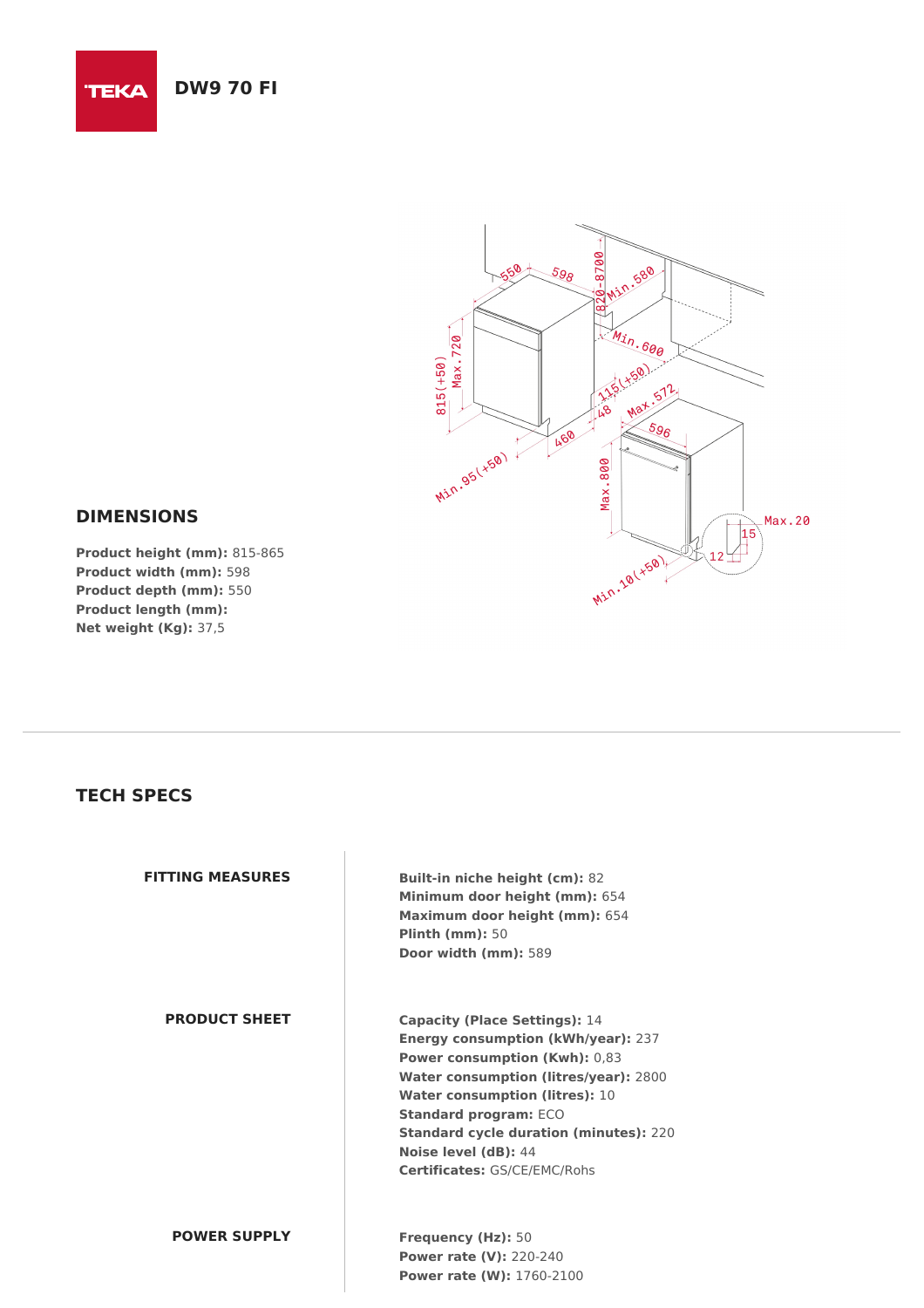|                                              | Plug type: EU<br><b>Maximum Nominal Power (W): 2100</b>                                                                                                                                                                                                  |
|----------------------------------------------|----------------------------------------------------------------------------------------------------------------------------------------------------------------------------------------------------------------------------------------------------------|
| <b>PARTICULAR</b><br><b>CHARACTERISITICS</b> | Type of installation: Built-in<br><b>Control panel display: Yes</b><br><b>Number of programs: 8</b><br><b>Number Of Washing Temperatures: 6</b><br><b>Beam on floor: Yes</b><br><b>Aqua-Logic: Yes</b><br><b>Water softener: Yes</b><br>Microfilter: Yes |
| <b>SECURITY SYSTEM</b>                       | <b>Internal Leakage Control: Yes</b><br><b>Aquastop: Yes</b>                                                                                                                                                                                             |
| <b>CONTROL INDICATOR LIGHTS</b>              | Low Salt Aid indicator: Yes<br><b>Low Rinse Aid indicator: Yes</b><br>Selected program indicator: Yes<br><b>Remaining time: Yes</b>                                                                                                                      |
| <b>SPECIAL FUNCTIONS</b>                     | Soak/Prewash program: Yes<br>Fast program: Yes<br><b>Economic program: Yes</b><br>Intense program: Yes<br><b>Alternative wash (Zone Wash): Yes</b><br>Delayed Timer (h): 1-24 hours                                                                      |
| <b>EQUIPMENT</b>                             | 3rd Basket: Yes<br><b>3rd sprayer: Yes</b><br>Adjustable back feet from front: Yes                                                                                                                                                                       |